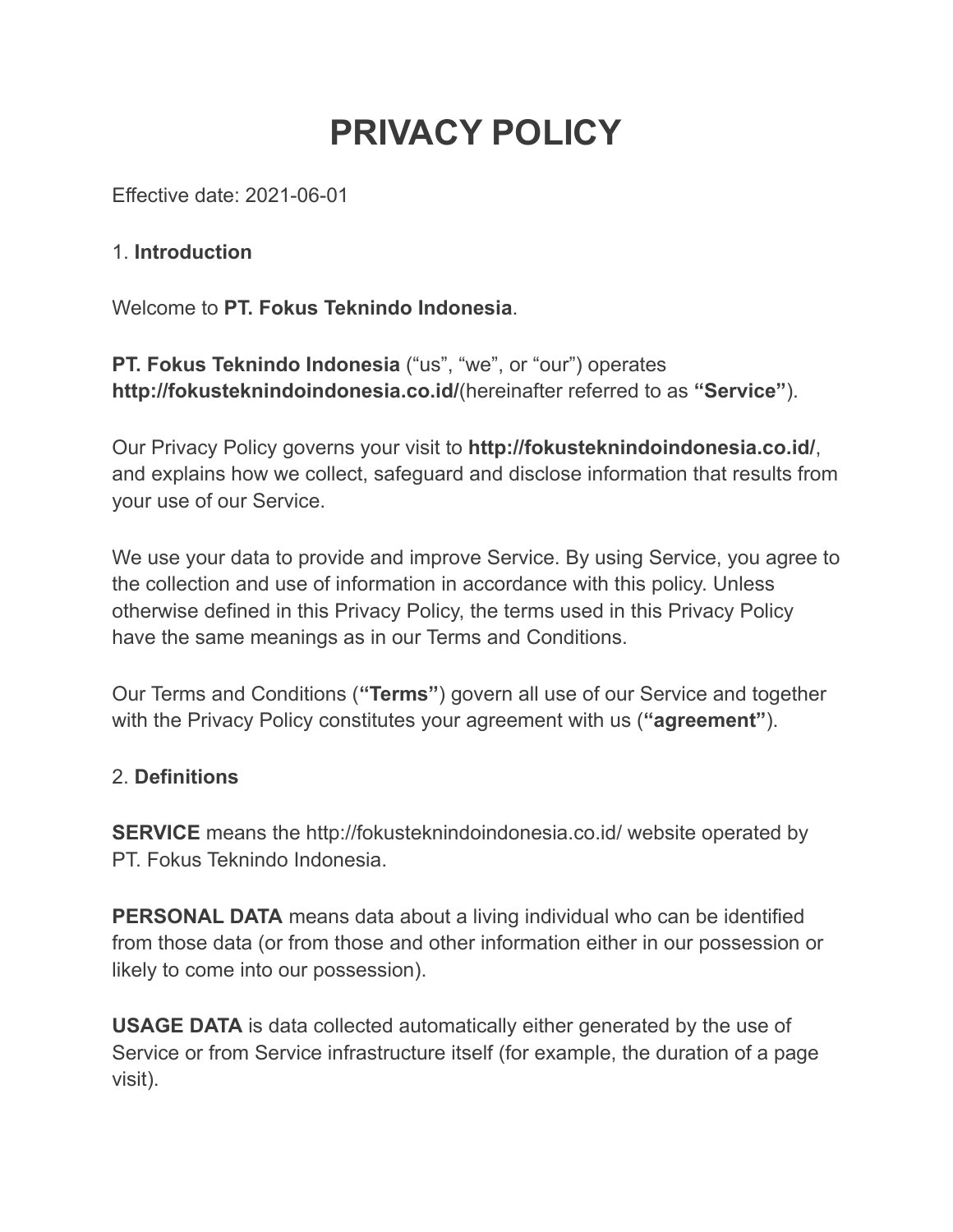**COOKIES** are small files stored on your device (computer or mobile device).

**DATA CONTROLLER** means a natural or legal person who (either alone or jointly or in common with other persons) determines the purposes for which and the manner in which any personal data are, or are to be, processed. For the purpose of this Privacy Policy, we are a Data Controller of your data.

**DATA PROCESSORS (OR SERVICE PROVIDERS)** means any natural or legal person who processes the data on behalf of the Data Controller. We may use the services of various Service Providers in order to process your data more effectively.

**DATA SUBJECT** is any living individual who is the subject of Personal Data.

**THE USER** is the individual using our Service. The User corresponds to the Data Subject, who is the subject of Personal Data.

#### 3. **Information Collection and Use**

We collect several different types of information for various purposes to provide and improve our Service to you.

#### 4. **Types of Data Collected**

#### **Personal Data**

While using our Service, we may ask you to provide us with certain personally identifiable information that can be used to contact or identify you (**"Personal Data"**). Personally identifiable information may include, but is not limited to:

#### 0.1. Email address

- 0.2. First name and last name
- 0.3. Phone number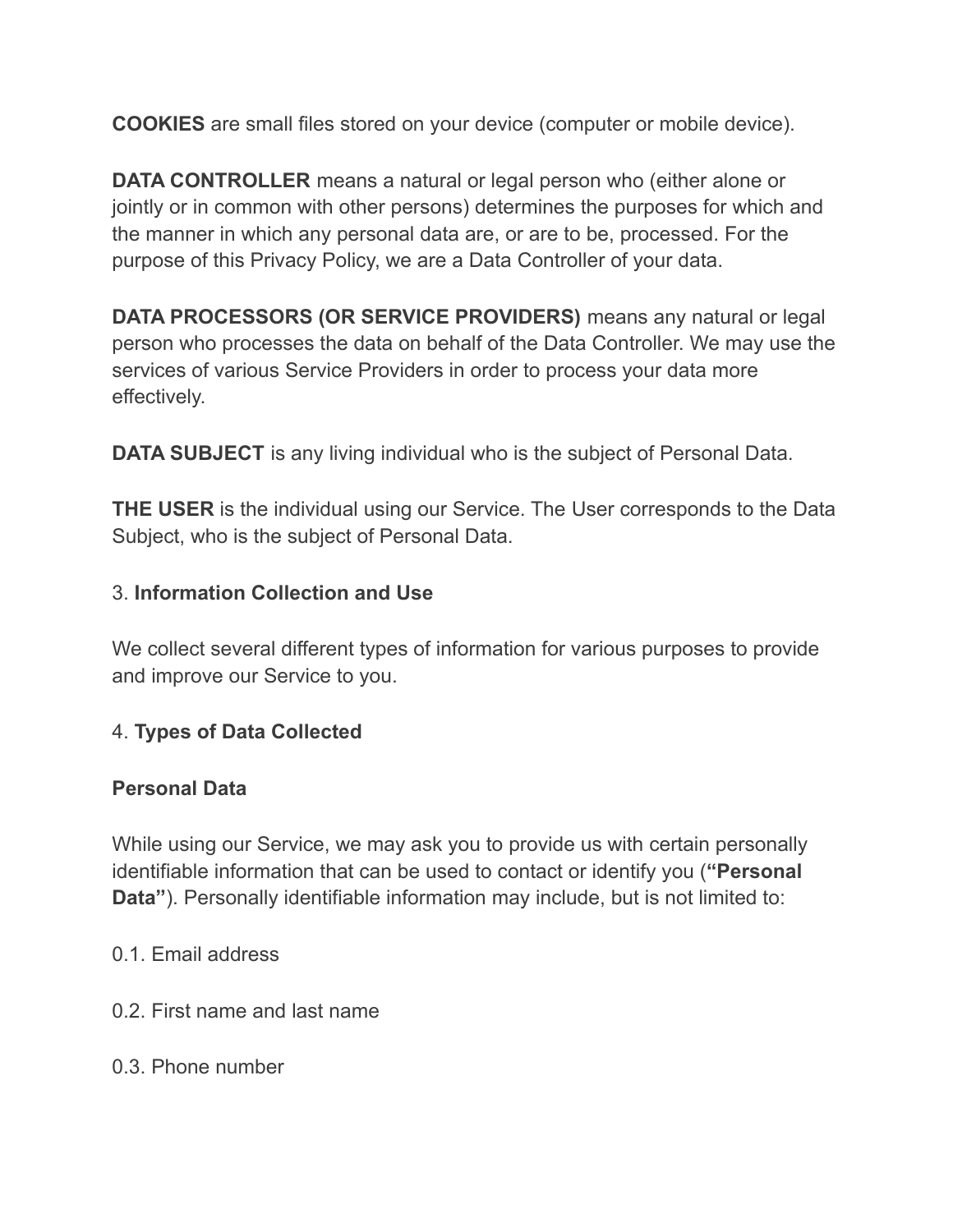0.4. Address, Country, State, Province, ZIP/Postal code, City

0.5. Cookies and Usage Data

We may use your Personal Data to contact you with newsletters, marketing or promotional materials and other information that may be of interest to you. You may opt out of receiving any, or all, of these communications from us by following the unsubscribe link.

## **Usage Data**

We may also collect information that your browser sends whenever you visit our Service or when you access Service by or through any device (**"Usage Data"**).

This Usage Data may include information such as your computer's Internet Protocol address (e.g. IP address), browser type, browser version, the pages of our Service that you visit, the time and date of your visit, the time spent on those pages, unique device identifiers and other diagnostic data.

When you access Service with a device, this Usage Data may include information such as the type of device you use, your device unique ID, the IP address of your device, your device operating system, the type of Internet browser you use, unique device identifiers and other diagnostic data.

#### **Tracking Cookies Data**

We use cookies and similar tracking technologies to track the activity on our Service and we hold certain information.

Cookies are files with a small amount of data which may include an anonymous unique identifier. Cookies are sent to your browser from a website and stored on your device. Other tracking technologies are also used such as beacons, tags and scripts to collect and track information and to improve and analyze our Service.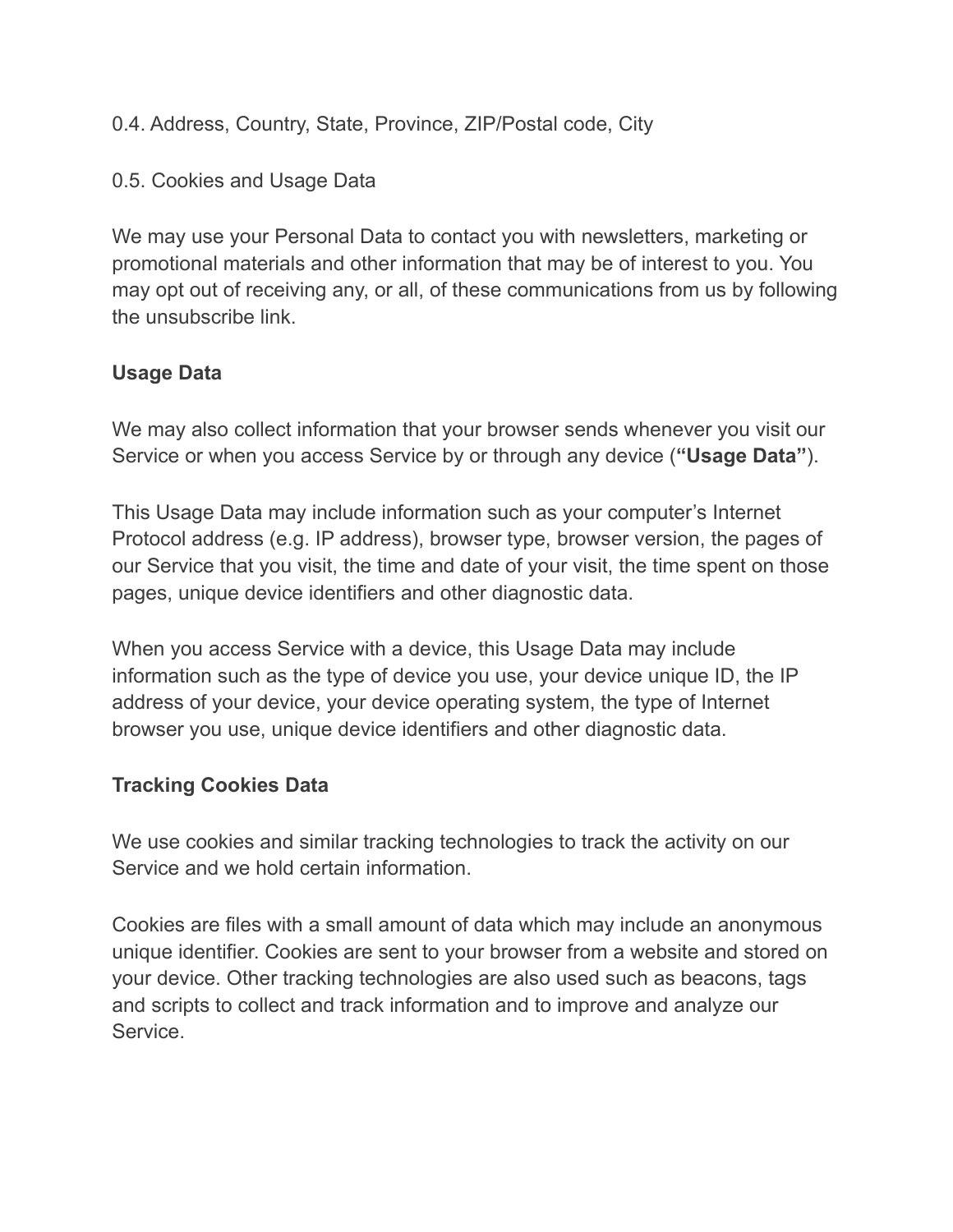You can instruct your browser to refuse all cookies or to indicate when a cookie is being sent. However, if you do not accept cookies, you may not be able to use some portions of our Service.

Examples of Cookies we use:

0.1. **Session Cookies:** We use Session Cookies to operate our Service.

0.2. **Preference Cookies:** We use Preference Cookies to remember your preferences and various settings.

0.3. **Security Cookies:** We use Security Cookies for security purposes.

0.4. **Advertising Cookies:** Advertising Cookies are used to serve you with advertisements that may be relevant to you and your interests.

## **Other Data**

While using our Service, we may also collect the following information: sex, age, date of birth, place of birth, passport details, citizenship, registration at place of residence and actual address, telephone number (work, mobile), details of documents on education, qualification, professional training, employment agreements, NDA [agreements,](https://policymaker.io/non-disclosure-agreement/) information on bonuses and compensation, information on marital status, family members, social security (or other taxpayer identification) number, office location and other data.

#### 5. **Use of Data**

PT. Fokus Teknindo Indonesia uses the collected data for various purposes:

0.1. to provide and maintain our Service;

0.2. to notify you about changes to our Service;

0.3. to allow you to participate in interactive features of our Service when you choose to do so;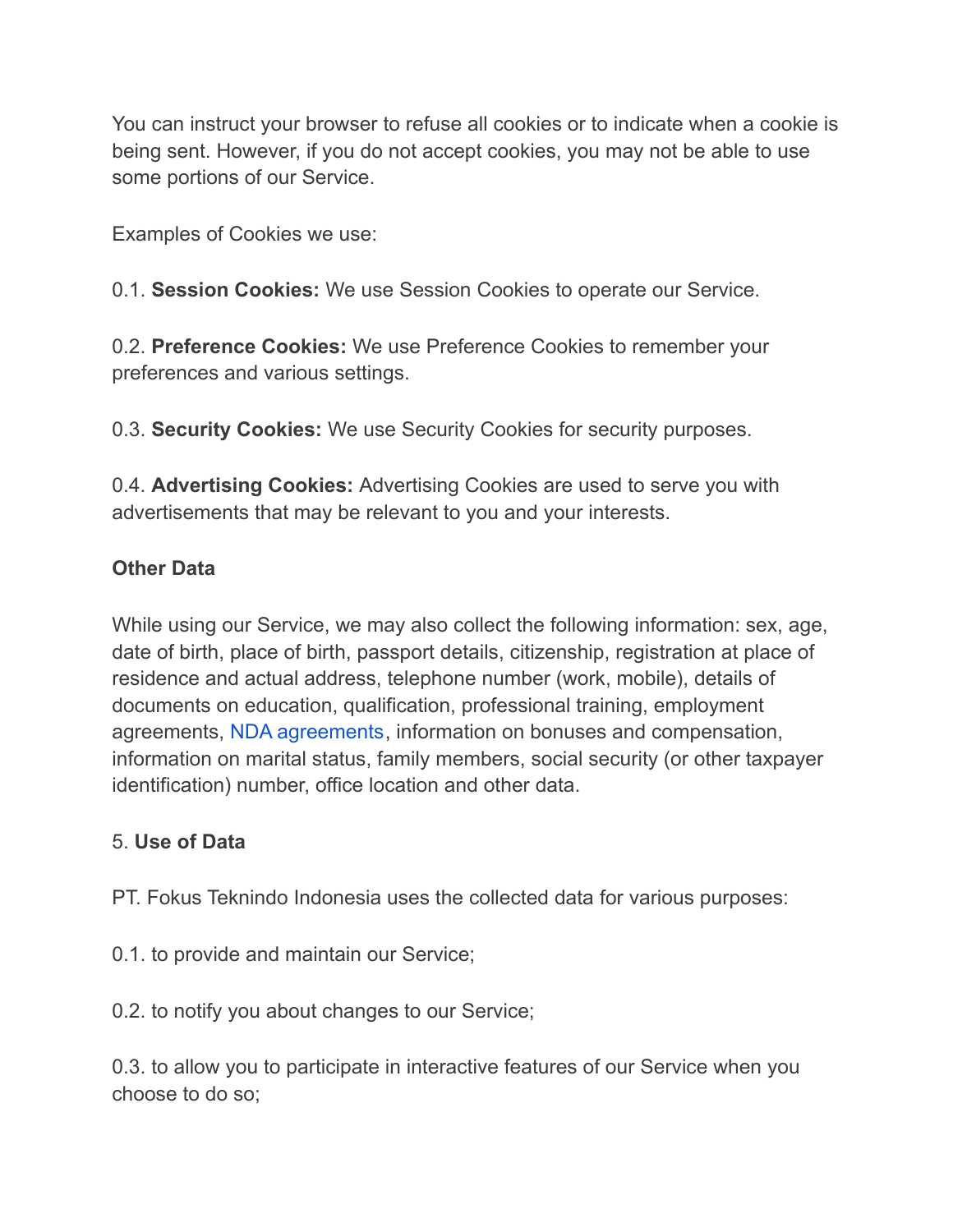0.4. to provide customer support;

0.5. to gather analysis or valuable information so that we can improve our Service;

0.6. to monitor the usage of our Service;

0.7. to detect, prevent and address technical issues;

0.8. to fulfil any other purpose for which you provide it;

0.9. to carry out our obligations and enforce our rights arising from any contracts entered into between you and us, including for billing and collection;

0.10. to provide you with notices about your account and/or subscription, including expiration and renewal notices, email-instructions, etc.;

0.11. to provide you with news, special offers and general information about other goods, services and events which we offer that are similar to those that you have already purchased or enquired about unless you have opted not to receive such information;

0.12. in any other way we may describe when you provide the information;

0.13. for any other purpose with your consent.

## 6. **Retention of Data**

We will retain your Personal Data only for as long as is necessary for the purposes set out in this Privacy Policy. We will retain and use your Personal Data to the extent necessary to comply with our legal obligations (for example, if we are required to retain your data to comply with applicable laws), resolve disputes, and enforce our legal agreements and policies.

We will also retain Usage Data for internal analysis purposes. Usage Data is generally retained for a shorter period, except when this data is used to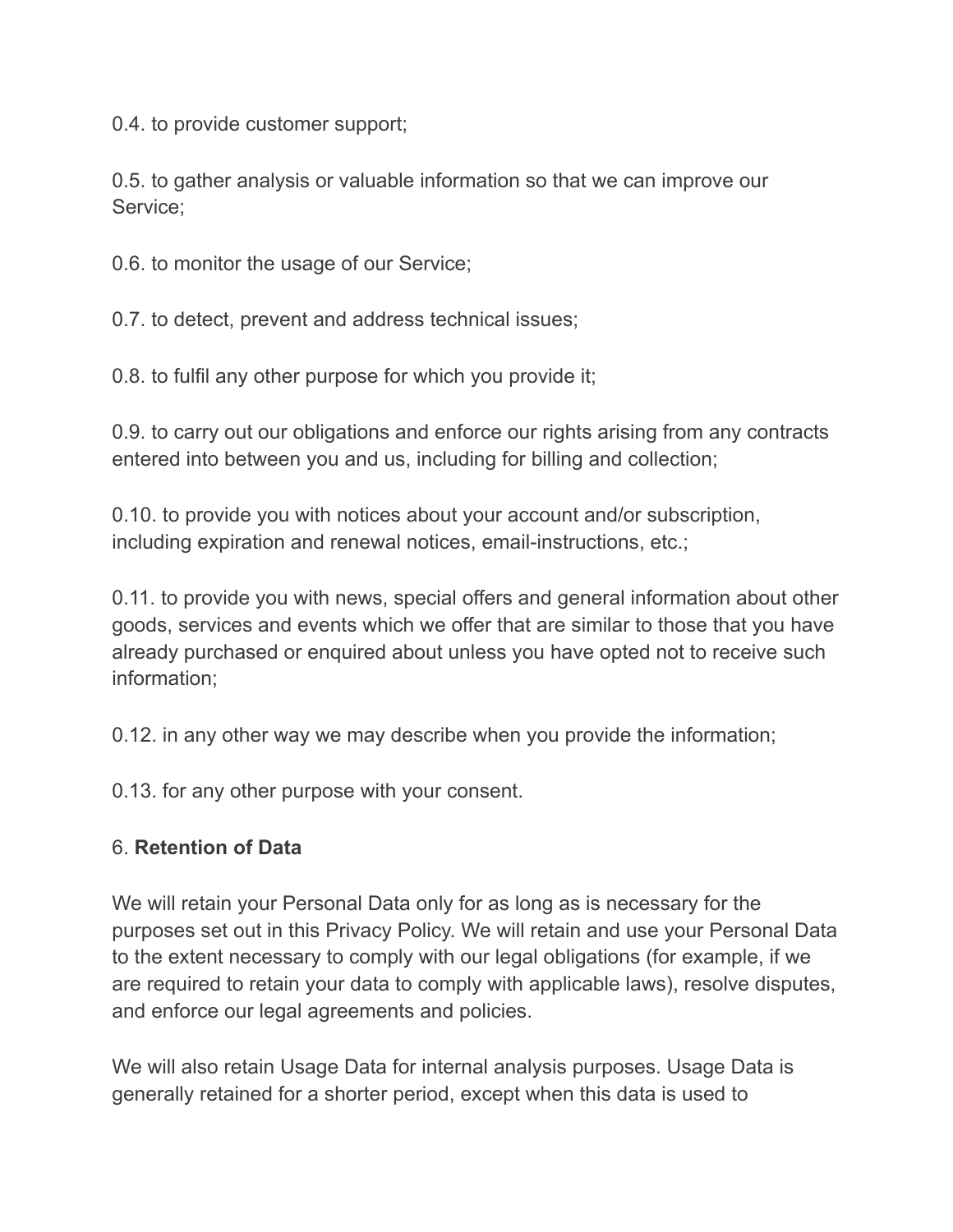strengthen the security or to improve the functionality of our Service, or we are legally obligated to retain this data for longer time periods.

## 7. **Transfer of Data**

Your information, including Personal Data, may be transferred to – and maintained on – computers located outside of your state, province, country or other governmental jurisdiction where the data protection laws may differ from those of your jurisdiction.

If you are located outside Indonesia and choose to provide information to us, please note that we transfer the data, including Personal Data, to Indonesia and process it there.

Your consent to this Privacy Policy followed by your submission of such information represents your agreement to that transfer.

PT. Fokus Teknindo Indonesia will take all the steps reasonably necessary to ensure that your data is treated securely and in accordance with this Privacy Policy and no transfer of your Personal Data will take place to an organisation or a country unless there are adequate controls in place including the security of your data and other personal information.

## 8. **Disclosure of Data**

We may disclose personal information that we collect, or you provide:

#### 0.1. **Disclosure for Law Enforcement.**

Under certain circumstances, we may be required to disclose your Personal Data if required to do so by law or in response to valid requests by public authorities.

#### 0.2. **Business Transaction.**

If we or our subsidiaries are involved in a merger, acquisition or asset sale, your Personal Data may be transferred.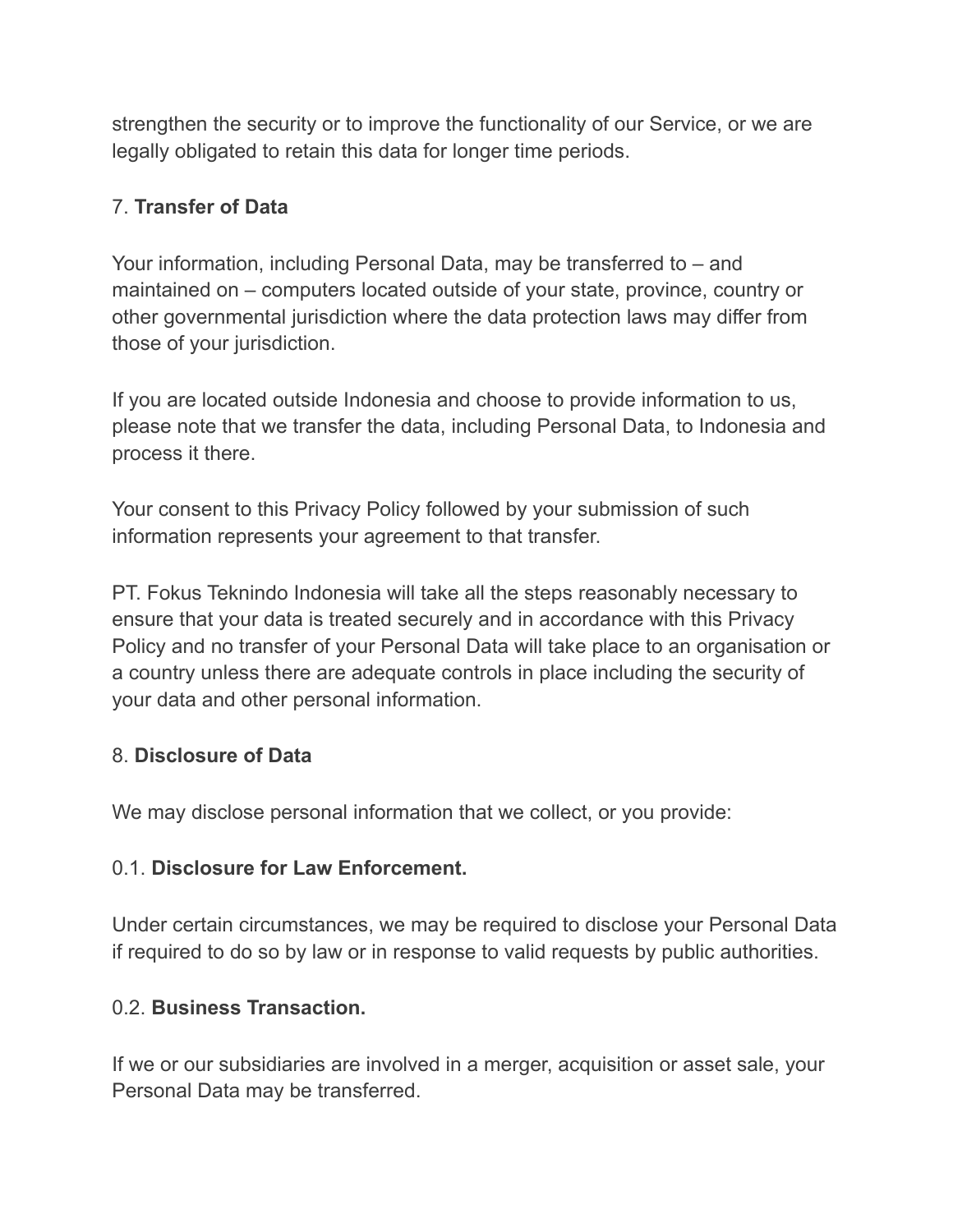## 0.3. **Other cases. We may disclose your information also:**

0.3.1. to our subsidiaries and affiliates;

0.3.2. to contractors, service providers, and other third parties we use to support our business;

0.3.3. to fulfill the purpose for which you provide it;

0.3.4. for the purpose of including your company's logo on our website;

0.3.5. for any other purpose disclosed by us when you provide the information;

0.3.6. with your consent in any other cases;

0.3.7. if we believe disclosure is necessary or appropriate to protect the rights, property, or safety of the Company, our customers, or others.

## 9. **Security of Data**

The security of your data is important to us but remember that no method of transmission over the Internet or method of electronic storage is 100% secure. While we strive to use commercially acceptable means to protect your Personal Data, we cannot guarantee its absolute security.

# 10. **Your Data Protection Rights Under General Data Protection Regulation (GDPR)**

If you are a resident of the European Union (EU) and European Economic Area (EEA), you have certain data protection rights, covered by GDPR.

We aim to take reasonable steps to allow you to correct, amend, delete, or limit the use of your Personal Data.

If you wish to be informed what Personal Data we hold about you and if you want it to be removed from our systems, please email us at **protech@indo.net.id**.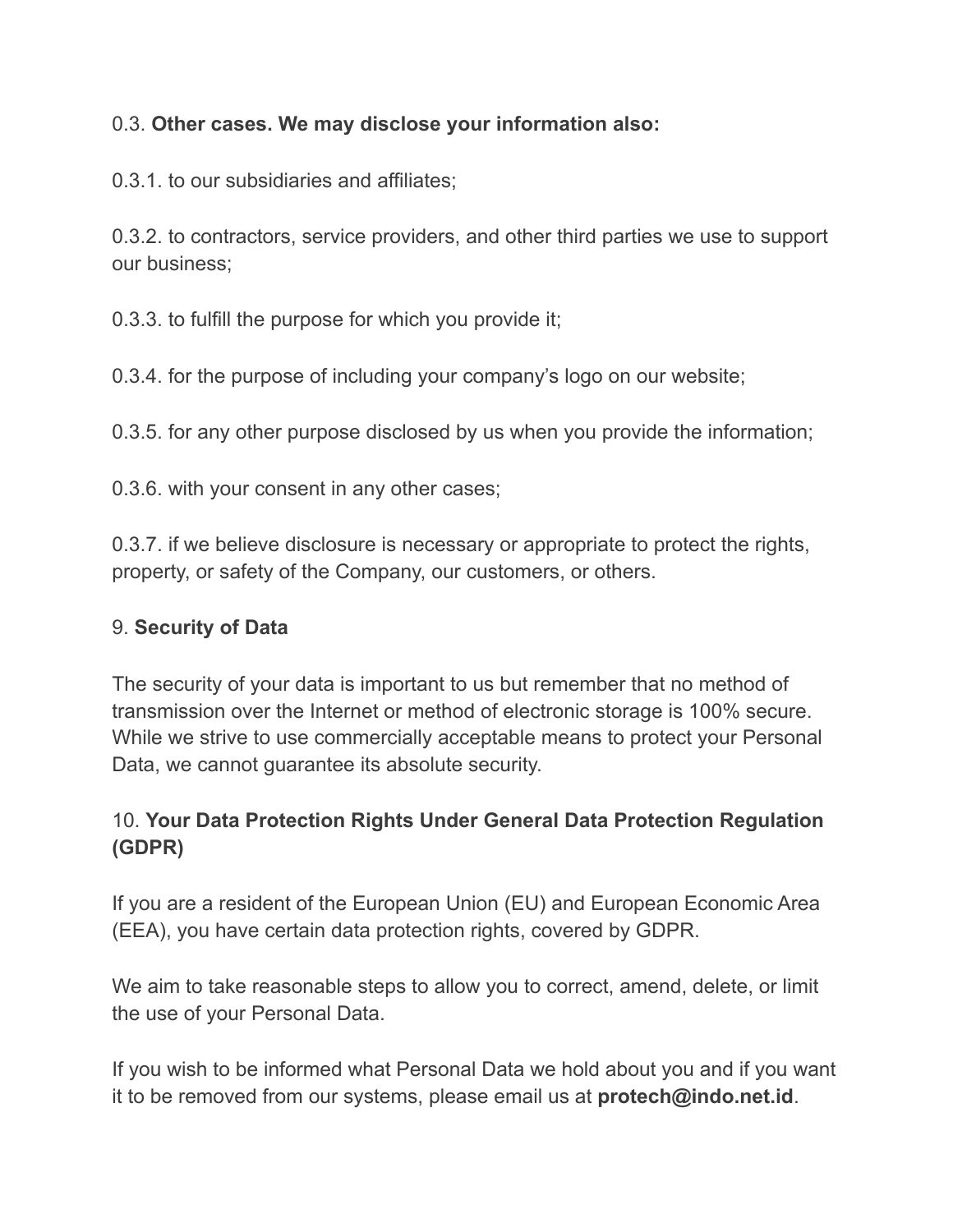In certain circumstances, you have the following data protection rights:

0.1. the right to access, update or to delete the information we have on you;

0.2. the right of rectification. You have the right to have your information rectified if that information is inaccurate or incomplete;

0.3. the right to object. You have the right to object to our processing of your Personal Data;

0.4. the right of restriction. You have the right to request that we restrict the processing of your personal information;

0.5. the right to data portability. You have the right to be provided with a copy of your Personal Data in a structured, machine-readable and commonly used format;

0.6. the right to withdraw consent. You also have the right to withdraw your consent at any time where we rely on your consent to process your personal information;

Please note that we may ask you to verify your identity before responding to such requests. Please note, we may not able to provide Service without some necessary data.

You have the right to complain to a Data Protection Authority about our collection and use of your Personal Data. For more information, please contact your local data protection authority in the European Economic Area (EEA).

# 11. **Your Data Protection Rights under the California Privacy Protection Act (CalOPPA)**

CalOPPA is the first state law in the nation to require commercial websites and online services to post a privacy policy. The law's reach stretches well beyond California to require a person or company in the United States (and conceivable the world) that operates websites collecting personally identifiable information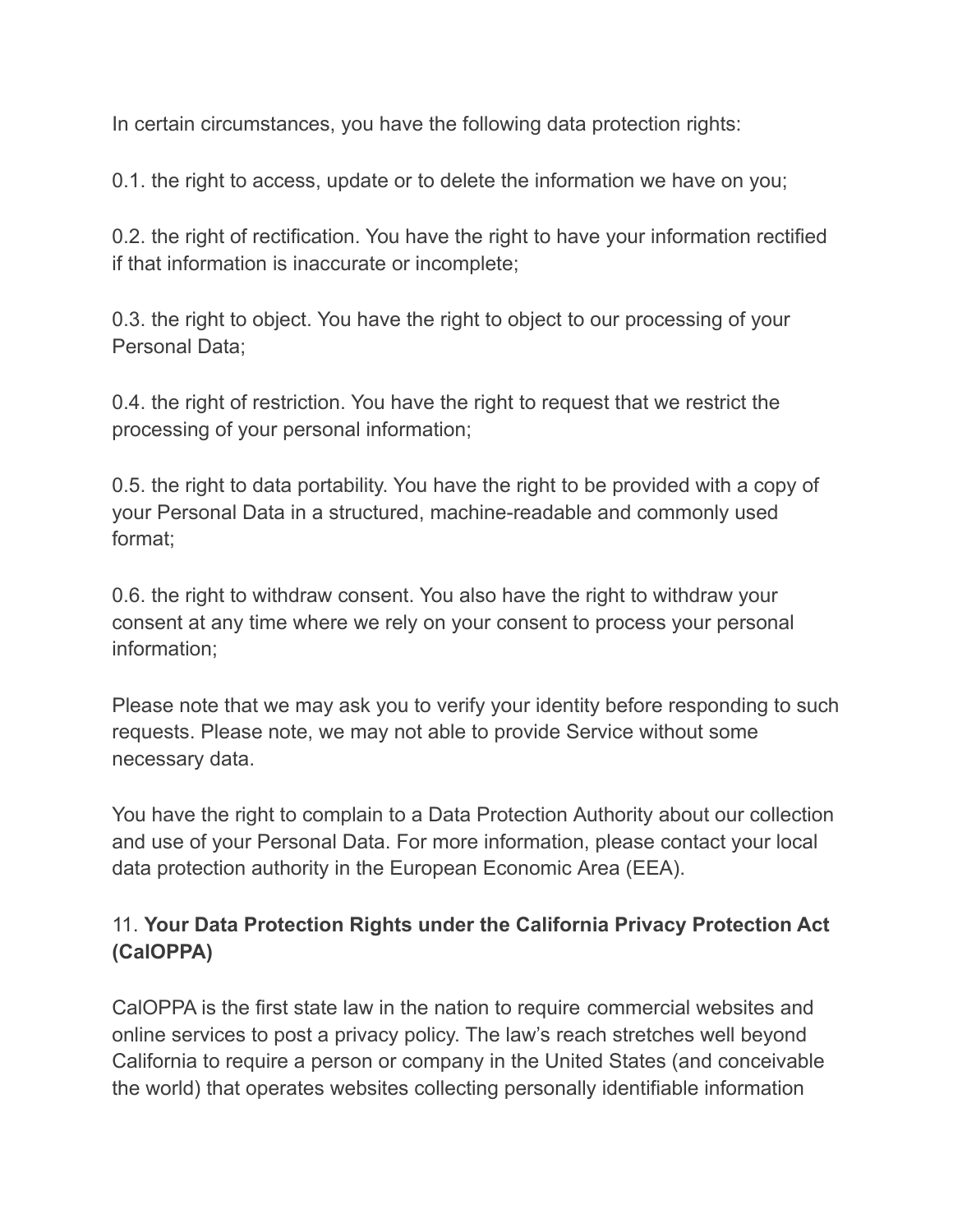from California consumers to post a conspicuous privacy policy on its website stating exactly the information being collected and those individuals with whom it is being shared, and to comply with this policy.

According to CalOPPA we agree to the following:

0.1. users can visit our site anonymously;

0.2. our Privacy Policy link includes the word "Privacy", and can easily be found on the home page of our website;

0.3. users will be notified of any privacy policy changes on our Privacy Policy Page;

0.4. users are able to change their personal information by emailing us at **protech@indo.net.id**.

Our Policy on "Do Not Track" Signals:

We honor Do Not Track signals and do not track, plant cookies, or use advertising when a Do Not Track browser mechanism is in place. Do Not Track is a preference you can set in your web browser to inform websites that you do not want to be tracked.

You can enable or disable Do Not Track by visiting the Preferences or Settings page of your web browser.

# 12. **Your Data Protection Rights under the California Consumer Privacy Act (CCPA)**

If you are a California resident, you are entitled to learn what data we collect about you, ask to delete your data and not to sell (share) it. To exercise your data protection rights, you can make certain requests and ask us:

# **0.1. What personal information we have about you. If you make this request, we will return to you:**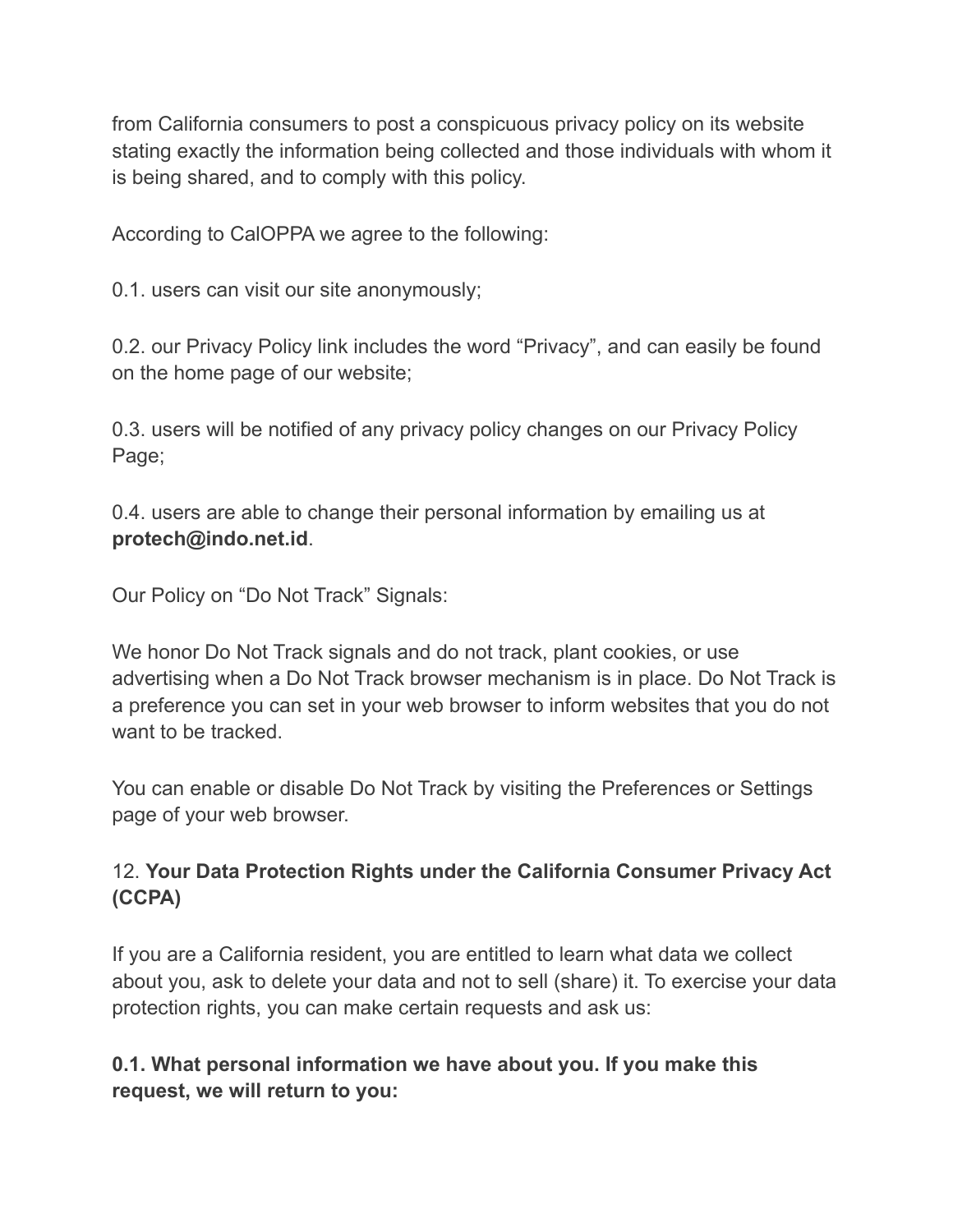0.0.1. The categories of personal information we have collected about you.

0.0.2. The categories of sources from which we collect your personal information.

0.0.3. The business or commercial purpose for collecting or selling your personal information.

0.0.4. The categories of third parties with whom we share personal information.

0.0.5. The specific pieces of personal information we have collected about you.

0.0.6. A list of categories of personal information that we have sold, along with the category of any other company we sold it to. If we have not sold your personal information, we will inform you of that fact.

0.0.7. A list of categories of personal information that we have disclosed for a business purpose, along with the category of any other company we shared it with.

Please note, you are entitled to ask us to provide you with this information up to two times in a rolling twelve-month period. When you make this request, the information provided may be limited to the personal information we collected about you in the previous 12 months.

**0.2. To delete your personal information. If you make this request, we will delete the personal information we hold about you as of the date of your request from our records and direct any service providers to do the same. In some cases, deletion may be accomplished through de-identification of the information. If you choose to delete your personal information, you may not be able to use certain functions that require your personal information to operate.**

**0.3. To stop selling your personal information. We don't sell or rent your personal information to any third parties for any purpose. We do not sell your personal information for monetary consideration. However, under some circumstances, a transfer of personal information to a third party, or**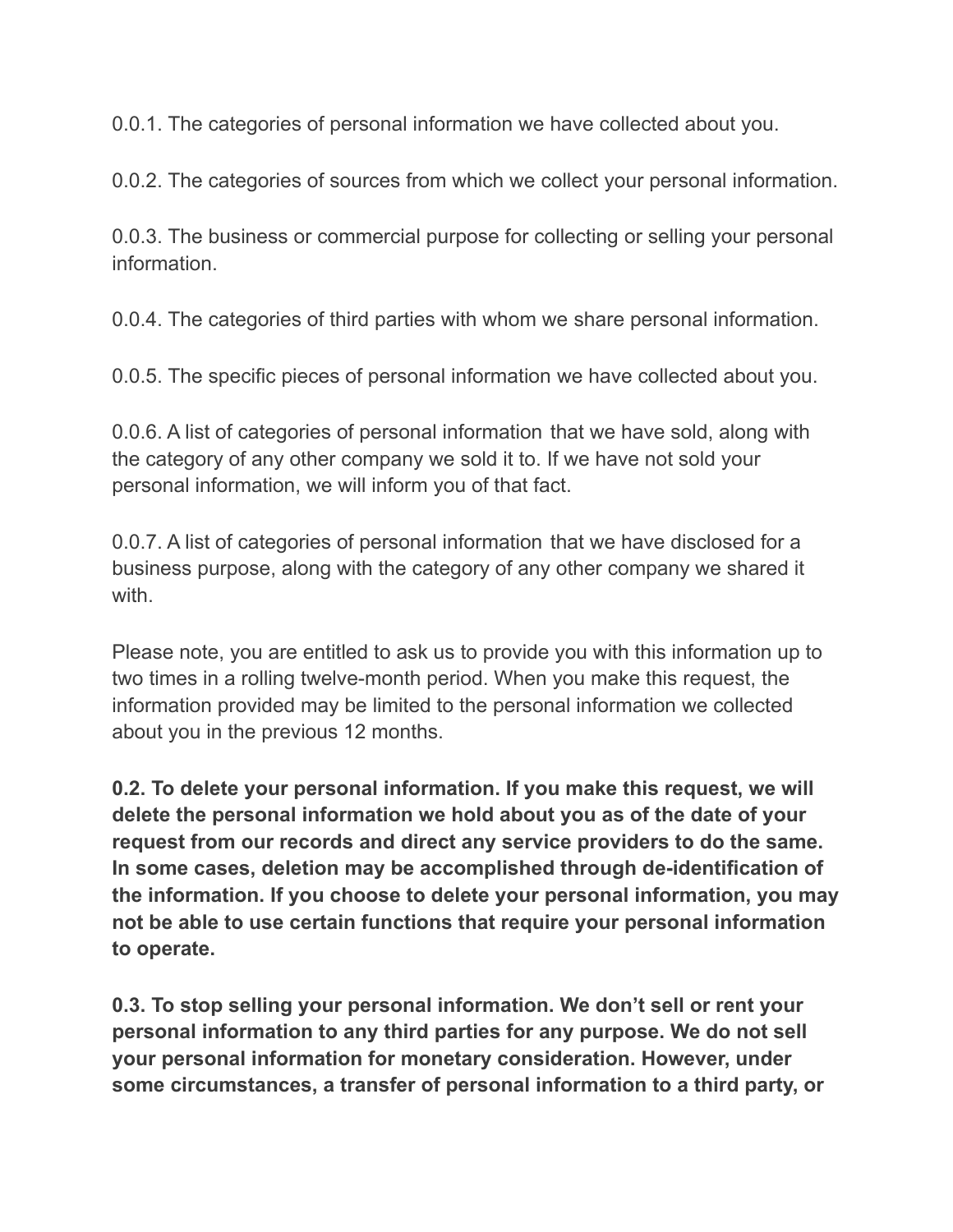**within our family of companies, without monetary consideration may be considered a "sale" under California law. You are the only owner of your Personal Data and can request disclosure or deletion at any time.**

If you submit a request to stop selling your personal information, we will stop making such transfers.

Please note, if you ask us to delete or stop selling your data, it may impact your experience with us, and you may not be able to participate in certain programs or membership services which require the usage of your personal information to function. But in no circumstances, we will discriminate against you for exercising your rights.

To exercise your California data protection rights described above, please send your request(s) by email: **protech@indo.net.id**.

Your data protection rights, described above, are covered by the CCPA, short for the California Consumer Privacy Act. To find out more, visit the official California Legislative Information website. The CCPA took effect on 01/01/2020.

## 13. **Service Providers**

We may employ third party companies and individuals to facilitate our Service (**"Service Providers"**), provide Service on our behalf, perform Service-related services or assist us in analysing how our Service is used.

These third parties have access to your Personal Data only to perform these tasks on our behalf and are obligated not to disclose or use it for any other purpose.

## 14. **Analytics**

We may use third-party Service Providers to monitor and analyze the use of our Service.

## 15. **CI/CD tools**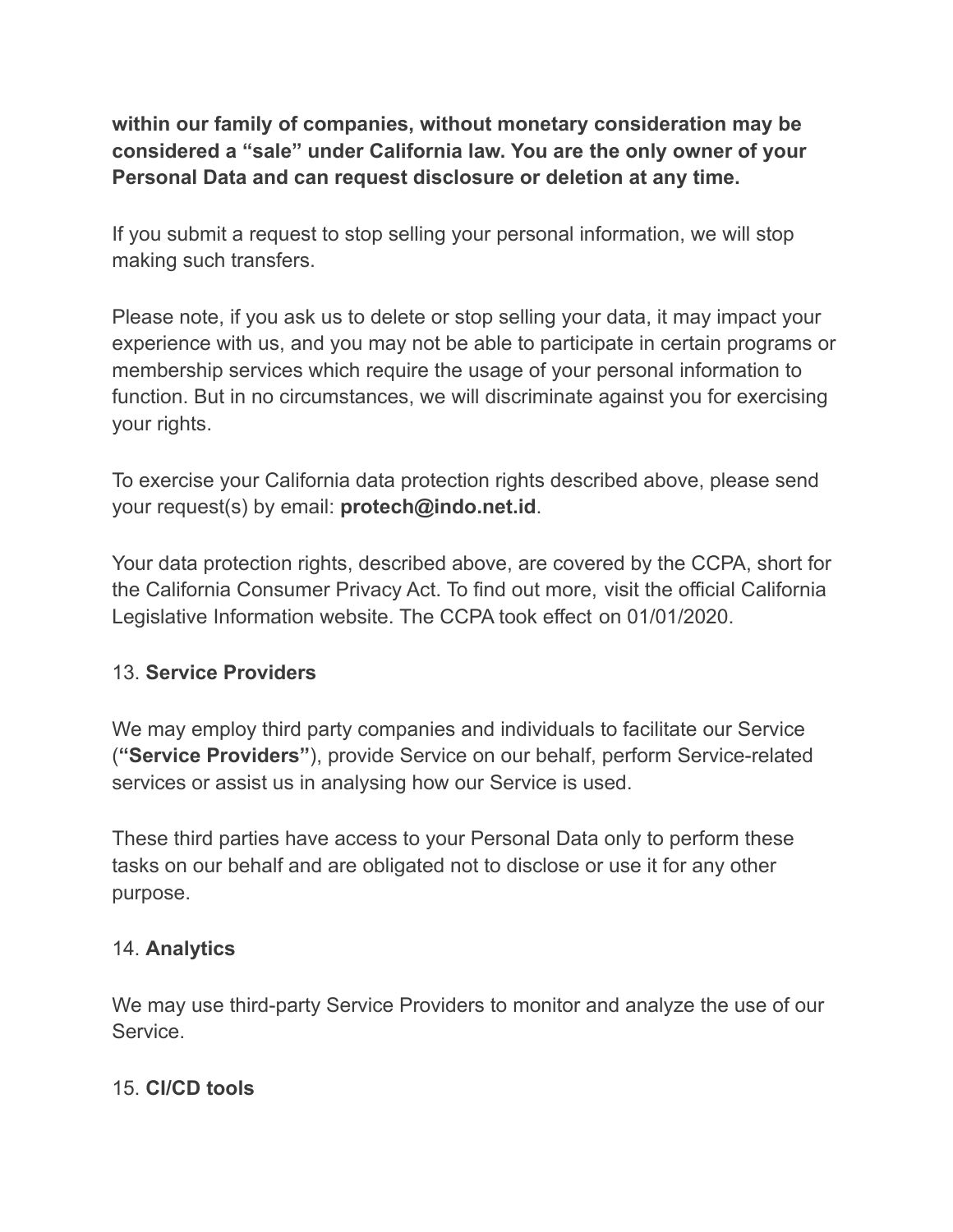We may use third-party Service Providers to automate the development process of our Service.

#### 16. **Behavioral Remarketing**

We may use remarketing services to advertise on third party websites to you after you visited our Service. We and our third-party vendors use cookies to inform, optimise and serve ads based on your past visits to our Service.

#### 17. **Links to Other Sites**

Our Service may contain links to other sites that are not operated by us. If you click a third party link, you will be directed to that third party's site. We strongly advise you to review the Privacy Policy of every site you visit.

We have no control over and assume no responsibility for the content, privacy policies or practices of any third party sites or services.

#### 18. **Children's Privacy**

Our Services are not intended for use by children under the age of 18 (**"Child"** or **"Children"**).

We do not knowingly collect personally identifiable information from Children under 18. If you become aware that a Child has provided us with Personal Data, please contact us. If we become aware that we have collected Personal Data from Children without verification of parental consent, we take steps to remove that information from our servers.

#### 19. **Changes to This Privacy Policy**

We may update our Privacy Policy from time to time. We will notify you of any changes by posting the new Privacy Policy on this page.